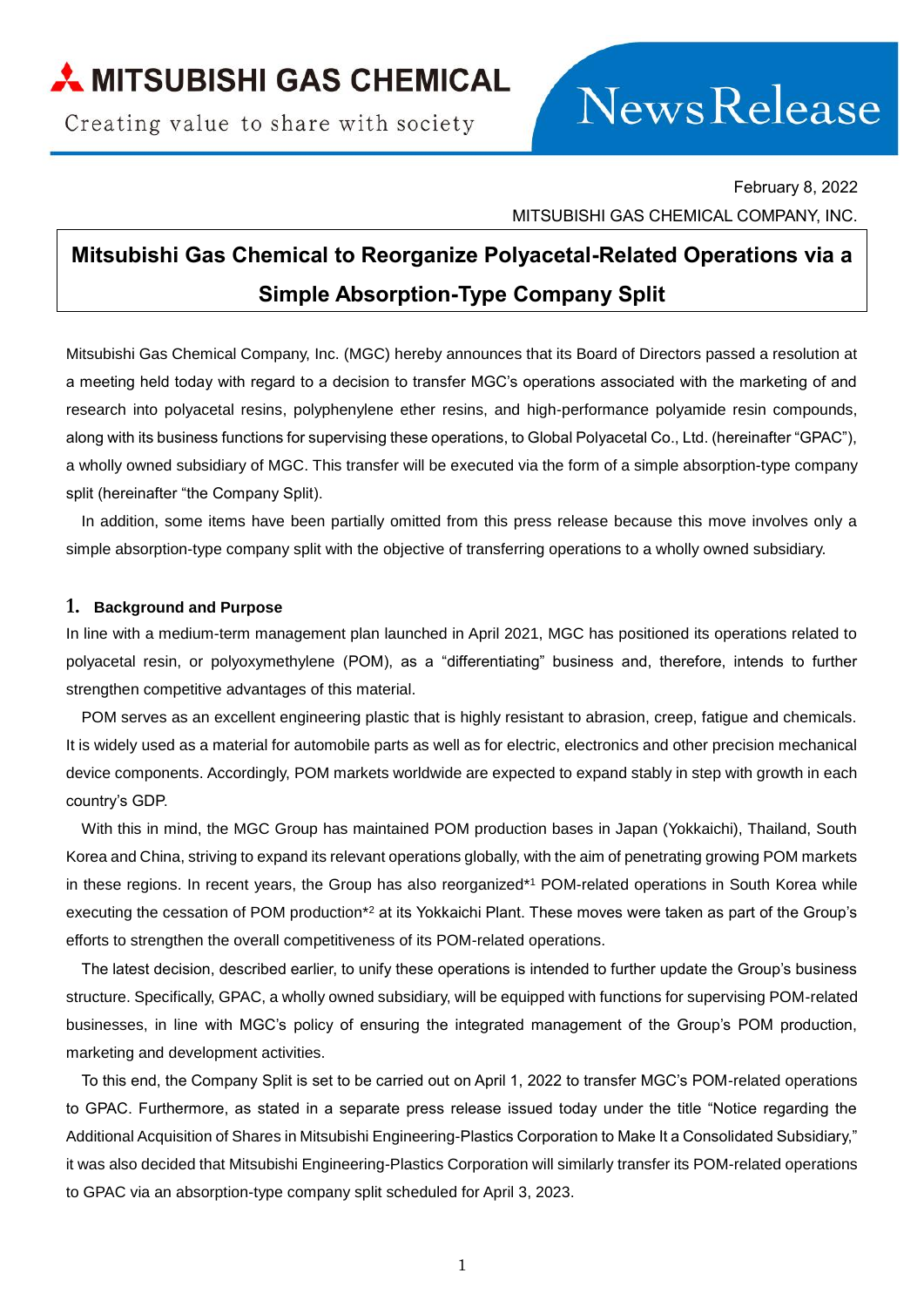Through reorganization measures discussed above, the MGC Group will consolidate its management resources for POM-related businesses to GPAC, which is expected to possess functions for supervising these operations, in order to promote integrated business management for the Group and to create synergies. By doing so, the Group will raise the proportion of high-value-added products in its portfolio while pushing ahead with the development of new products designed to contribute to the environment, the strengthening of its customer response capabilities, and other measures to achieve the further expansion of its POM-related operations.

- \*1 "Mitsubishi Gas Chemical and Celanese Corp. agree to restructure Korean polyacetal business" <https://www.mgc.co.jp/eng/corporate/news/2020/201209e.html>
- \*2 "Notice regarding Cessation of Polyacetal Production at Yokkaichi Plant" <https://www.mgc.co.jp/eng/corporate/news/2021/210601e.html>

#### **2. Details of the Company Split**

(1) Schedule

| Date of the Board of Directors' resolution         | February 8, 2022          |
|----------------------------------------------------|---------------------------|
| Date of the signing of the company split agreement | February 8, 2022          |
| Effective date of the Company Split                | April 1, 2022 (scheduled) |

(2) Split method

An absorption-type company split under which MGC becomes the split company and GPAC becomes the succeeding company.

(3) Allocation of shares under the Company Split

The Company Split will entail no allotment of share-based, monetary or other consideration.

- (4) Handling of stock acquisition rights and bonds with stock acquisition rights in connection with the Company Split None
- (5) Capital to be changed via the Company Split

The Company Split will not result in changes in capital of MGC or that of GPAC.

(6) Rights and obligations to be transferred to the succeeding company

GPAC will assume relevant assets, liabilities, rights and obligations defined by the company split agreement.

(7) Prospects for fulfillment of obligations

MGC believes that MGC and GPAC will have no problems fulfilling the obligations that they will bear after the Company Split.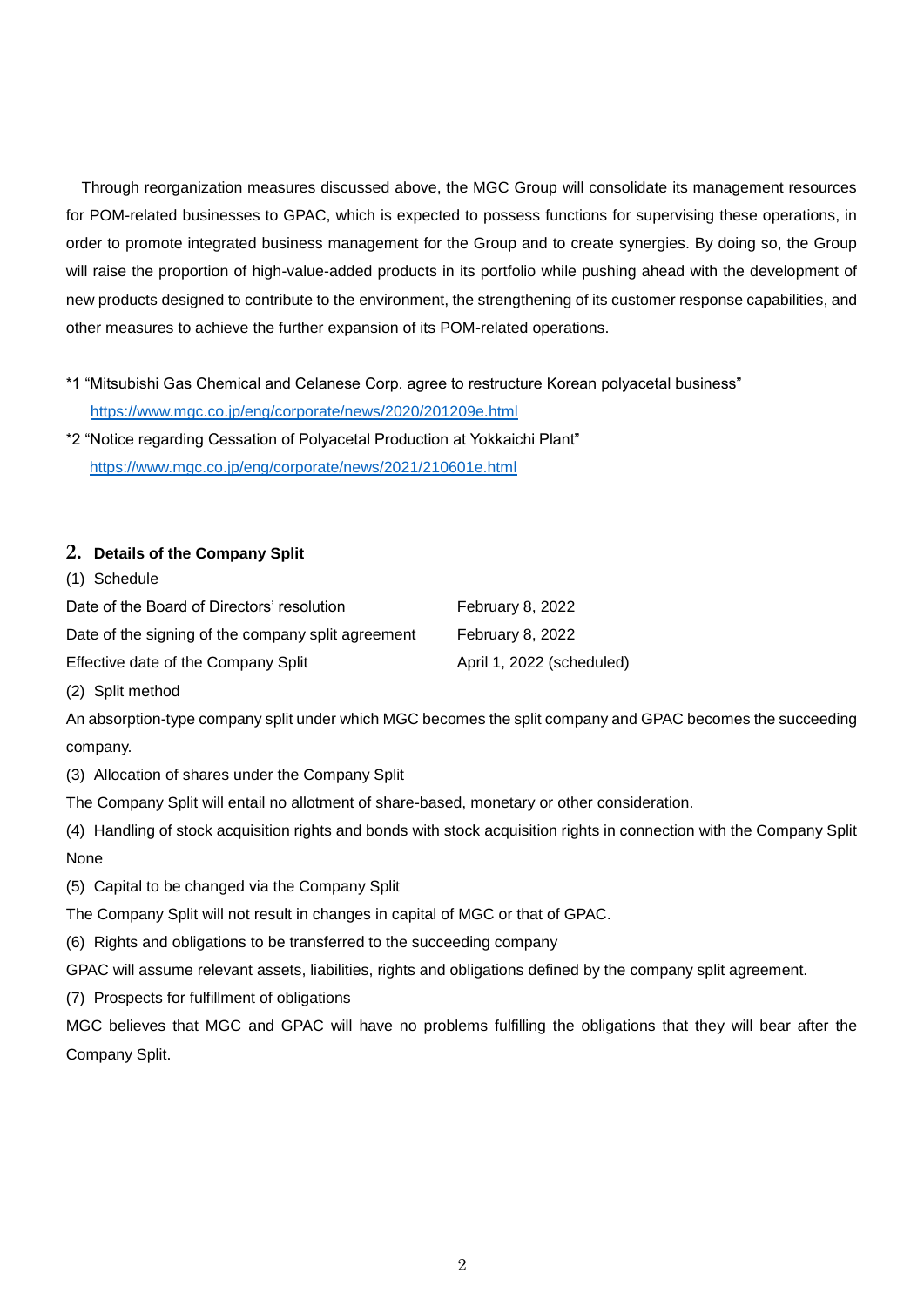#### **3. Overview of the Corporate Parties to the Company Split**

#### Succeeding Company

| (1)  | Company name                                                                    | Global Polyacetal Co., Ltd.                              |                  |  |
|------|---------------------------------------------------------------------------------|----------------------------------------------------------|------------------|--|
| (2)  | Location                                                                        | 5-2, Marunouchi 2-chome Chiyoda-ku, Tokyo                |                  |  |
| (3)  | Name/title of<br>representative                                                 | Naoto Obayashi, Representative Director                  |                  |  |
| (4)  | <b>Business description</b>                                                     | Manufacture, processing and sale of engineering plastics |                  |  |
| (5)  | Capital stock<br>(As of December 31,<br>2021)                                   | JPY25 million                                            |                  |  |
| (6)  | Date of foundation                                                              | December 25, 2020                                        |                  |  |
| (7)  | Number of shares issued<br>(As of December 31,<br>2021)                         | 1,000 shares                                             |                  |  |
| (8)  | Fiscal year-end                                                                 | March 31                                                 |                  |  |
| 9)   | Major shareholder and<br>ratio of shareholdings<br>(As of December 31,<br>2021) | Mitsubishi Gas Chemical Company, Inc.: 100%              |                  |  |
| (10) |                                                                                 | Net assets                                               | JPY49 million    |  |
|      |                                                                                 | <b>Total assets</b>                                      | JPY2,025 million |  |
|      | Financial position and                                                          | Net assets per share                                     | JPY48,943.39     |  |
|      | Operating results for the                                                       | Net sales                                                | JPY0 million     |  |
|      | most recent fiscal year                                                         | Operating loss                                           | JPY1 million     |  |
|      | ended March 31, 2021                                                            | Ordinary loss                                            | JPY1 million     |  |
|      |                                                                                 | Net loss                                                 | JPY1 million     |  |
|      |                                                                                 | Net loss per share                                       | JPY1,056.61      |  |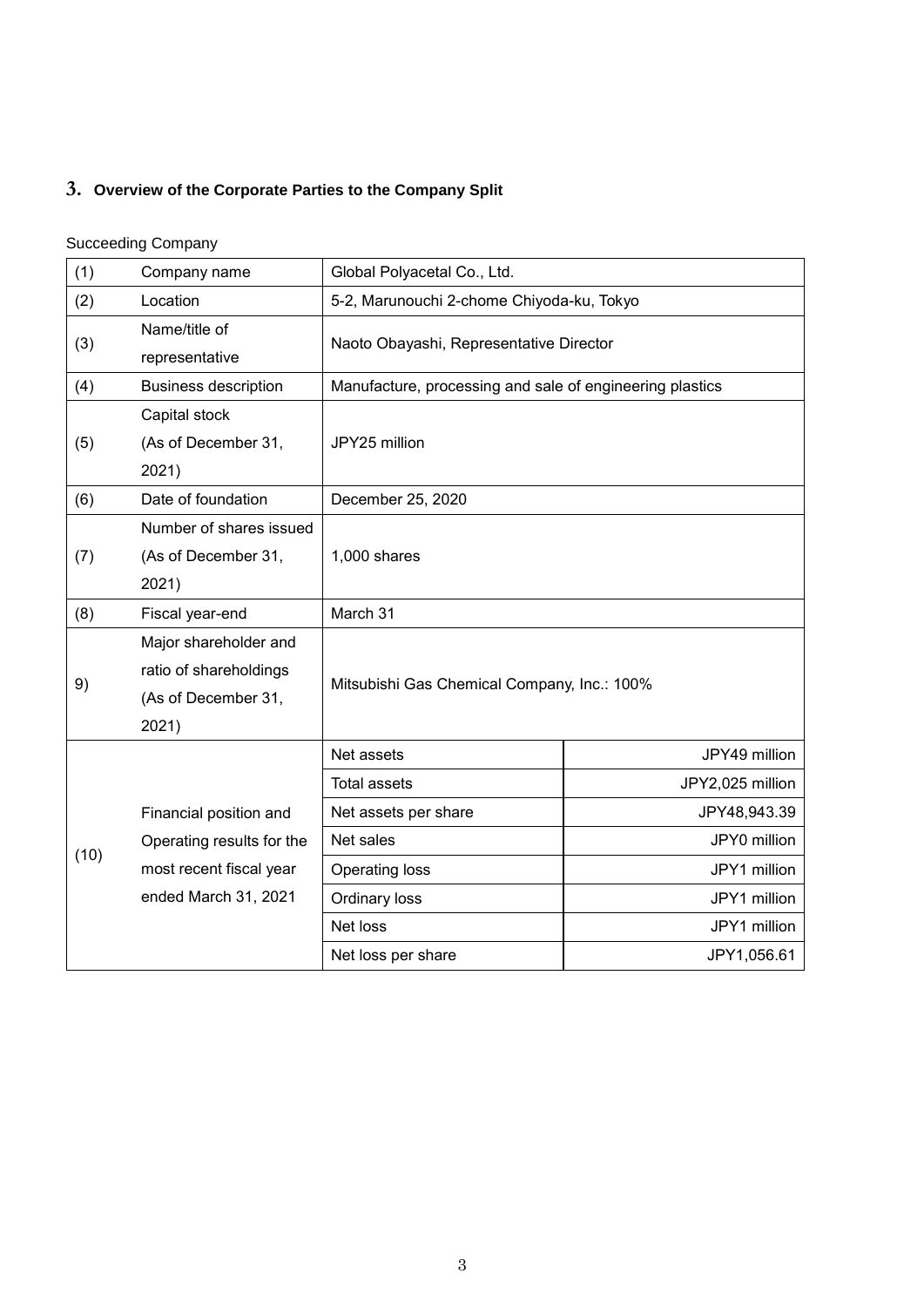#### Split Company

| (1)  | Company name                                                                               | Mitsubishi Gas Chemical Company, Inc.                        |                    |  |
|------|--------------------------------------------------------------------------------------------|--------------------------------------------------------------|--------------------|--|
| (2)  | Location                                                                                   | 5-2, Marunouchi 2-chome Chiyoda-ku, Tokyo                    |                    |  |
| (3)  | Name/title of                                                                              | Masashi Fujii, Representative Director                       |                    |  |
|      | representative                                                                             |                                                              |                    |  |
| (4)  | <b>Business description</b>                                                                | Manufacture and sale of chemical products                    |                    |  |
|      | Capital stock                                                                              |                                                              |                    |  |
| (5)  | (As of December 31,                                                                        | JPY41,970 million                                            |                    |  |
|      | 2021)                                                                                      |                                                              |                    |  |
| (6)  | Date of foundation                                                                         | April 21, 1951                                               |                    |  |
|      | Number of shares                                                                           |                                                              |                    |  |
|      | issued                                                                                     |                                                              |                    |  |
| (7)  | (As of December 31,                                                                        | 225,739,199 shares                                           |                    |  |
|      | 2021)                                                                                      |                                                              |                    |  |
| (8)  | Fiscal year-end                                                                            | March 31                                                     |                    |  |
|      |                                                                                            | The Master Trust Bank of Japan, Ltd. (Trust Account): 14.71% |                    |  |
|      | Major shareholders and<br>ratio of their<br>shareholdings<br>(As of September 30,<br>2021) | Custody Bank of Japan, Ltd. (Trust Account): 6.60%           |                    |  |
|      |                                                                                            | Meiji Yasuda Life Insurance Company: 4.23%                   |                    |  |
|      |                                                                                            | Nippon Life Insurance Company: 3.55%                         |                    |  |
|      |                                                                                            | The Norinchukin Bank: 2.42%                                  |                    |  |
| (9)  |                                                                                            | AGC Inc.: 1.99%                                              |                    |  |
|      |                                                                                            | Custody Bank of Japan, Ltd. (Trust Account 4): 1.54%         |                    |  |
|      |                                                                                            | The Bank of Yokohama, Ltd.: 1.48%                            |                    |  |
|      |                                                                                            | JP Morgan Securities Co., Ltd.: 1.44%                        |                    |  |
|      |                                                                                            | MUFG Bank, Ltd.: 1.30%                                       |                    |  |
| (10) |                                                                                            | Net assets                                                   | JPY581,411 million |  |
|      |                                                                                            | <b>Total assets</b>                                          | JPY836,364 million |  |
|      | Financial position and                                                                     | Net assets per share                                         | JPY2,520.34        |  |
|      | Operating results for the                                                                  | Net sales                                                    | JPY595,718 million |  |
|      | most recent fiscal year                                                                    | Operating income                                             | JPY44,510 million  |  |
|      | ended March 31, 2021                                                                       | Ordinary income                                              | JPY50,240 million  |  |
|      | (consolidated)                                                                             | Net income attributable to                                   |                    |  |
|      |                                                                                            | owners of the parent                                         | JPY36,070 million  |  |
|      |                                                                                            | Net income per share                                         | JPY173.41          |  |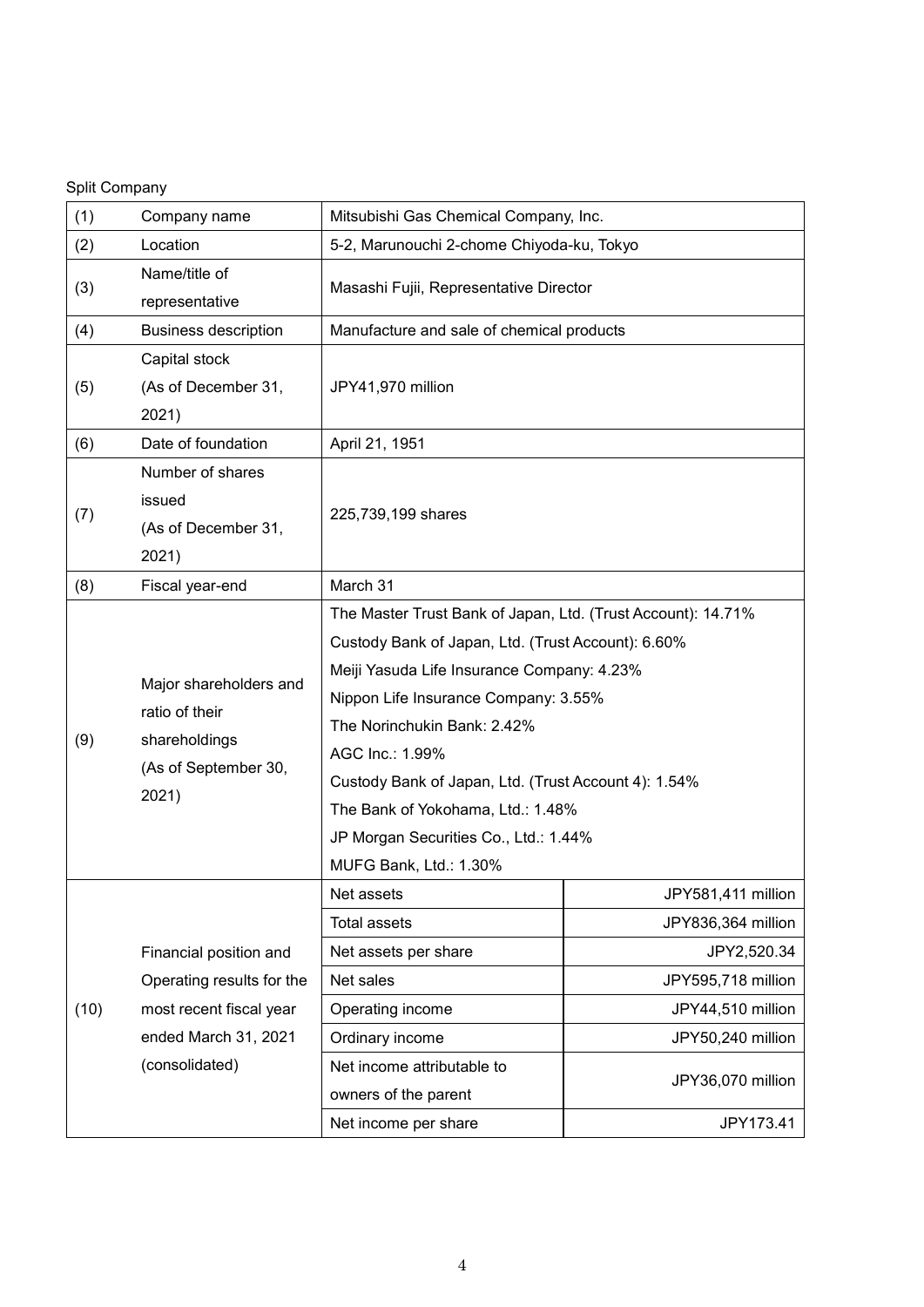#### **4. Overview of Businesses to Be Transferred**

#### (1) Businesses to be transferred

The marketing of and research into polyacetal resins, polyphenylene ether resins and high-performance polyamide resin compounds as well as the supervision of these operations

(2) Operating results of the above businesses

Net sales: JPY7,009 million (fiscal year ended March 31, 2021)

#### (3) Breakdown of assets and liabilities to be transferred (approximate values)

|                   | Assets           | Liabilities                |              |
|-------------------|------------------|----------------------------|--------------|
| Items             | Book value       | Items                      | Book value   |
| Current assets    | JPY0 million     | <b>Current liabilities</b> | JPY0 million |
| Noncurrent assets | JPY3,857 million | Noncurrent liabilities     | JPY0 million |
| Total             | JPY3,857 million | Total                      | JPY0 million |

#### **5. Changes Arising from the Company Split**

The Company Split will not result in changes in MGC's company name, location, name/title of its representative, capital stock or fiscal year-end.

#### **6. Outlook**

The impact of the Company Spilt on MGC's consolidated operating results is minor as the move involves only an absorption-type company split with the objective of transferring operations to a wholly owned subsidiary.

Appendix: Outline of POM-Related Business Structure after Reorganization

END